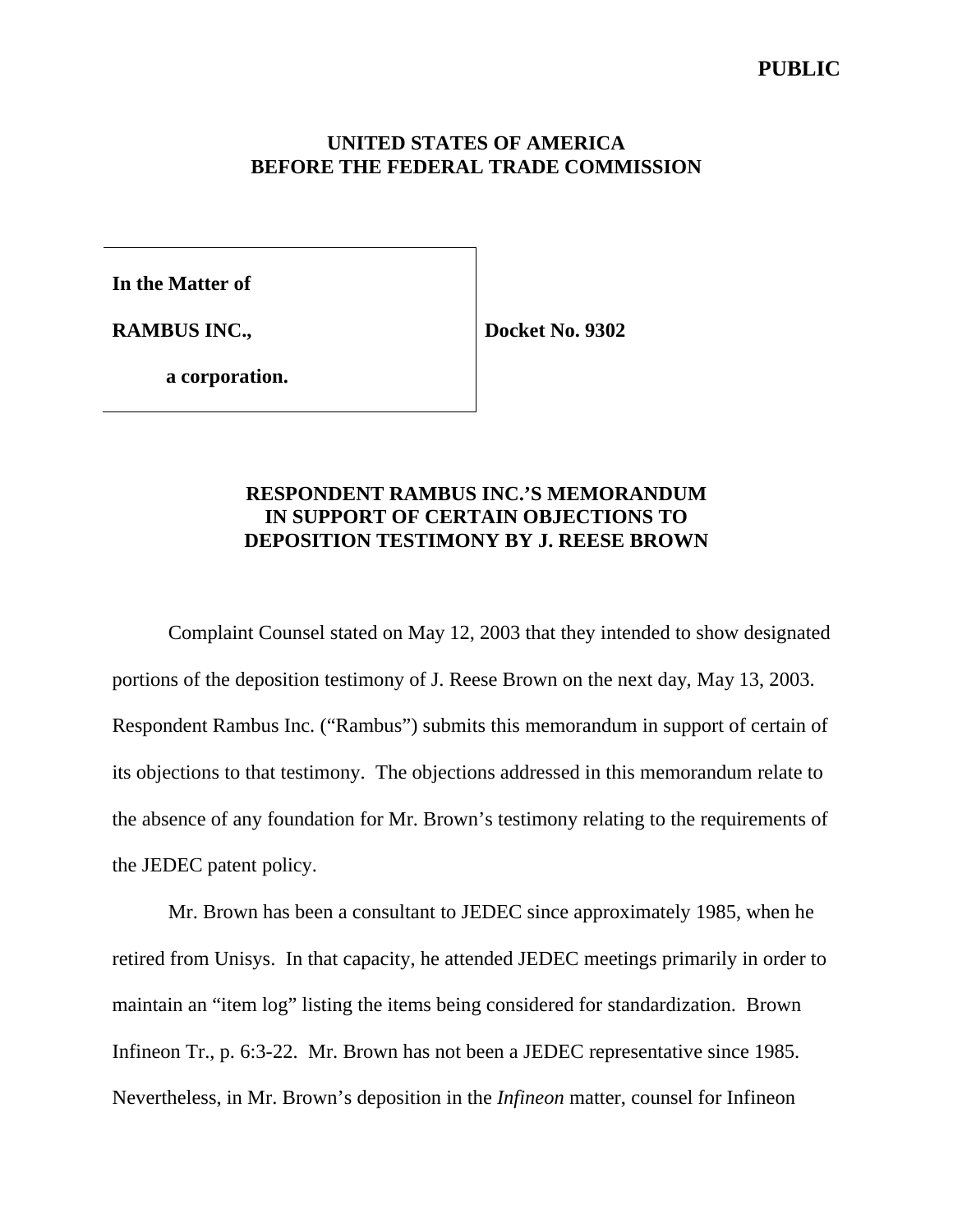asked him numerous questions about the purported requirements of the JEDEC patent policy in the 1990's and whether certain presentations at JEDEC meetings did or did not trigger a disclosure obligation on the part of JEDEC members. Infineon's counsel made no effort to lay a foundation for testimony in this area, and he showed Mr. Brown no JEDEC or EIA manuals relating to the patent policy. Rambus's counsel objected to questions about the patent policy as lacking foundation and on other grounds.<sup>1</sup>

In *this* matter, Mr. Brown's deposition was taken again, with both Rambus's counsel and Complaint Counsel asking questions. Mr. Brown's testimony in *this* case makes clear that the foundational objections to his testimony in the *Infineon* case were well taken and that Mr. Brown's testimony had no probative value.

Infineon's counsel had shown Mr. Brown references in JEDEC meeting minutes to various first presentations and surveys and asked him if they would have triggered an obligation on the part of JEDEC members to disclose patent *applications* relating to the subjects of those presentations and surveys. Brown *Infineon* Tr., pp. 89-115. Mr. Brown said repeatedly that he "believed" they would have. *Id*. In this case, however, Complaint Counsel asked Mr. Brown if he recalled "the JEDEC patent policy making any distinction between issued patents and patent applications." Tr., p. 48:17-19 (attached). Mr. Brown testified: "I do not recollect. I would have to read the policy itself to give an intelligent answer to that question." *Id*., p. 48: 21-23 (attached).

 $\overline{a}$ 

<sup>&</sup>lt;sup>1</sup> The testimony in question appears at pp. 89-115 of the Brown transcript in the *Infineon* matter.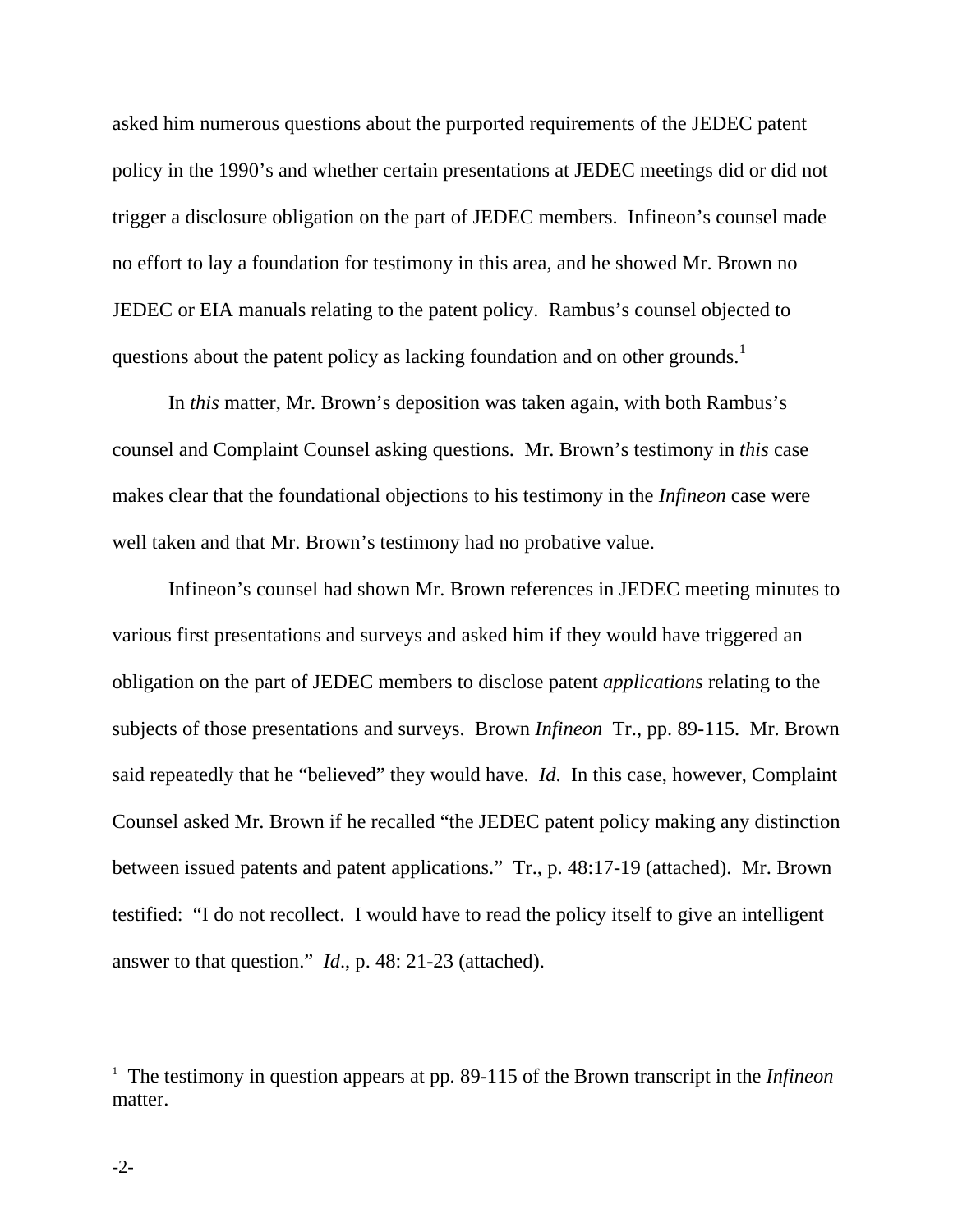Complaint Counsel then showed Mr. Brown the JEDEC Manual, 21-I (in evidence as ex. CX 208), asked him to read the portion relating to intellectual property, and then asked:

> "Now, for a first presentation, if the company representative is aware of a patent application that his or her company has that might relate to the first presentation, is that company representative required to disclose that information?

A. I believe, according to the policy that I read, he is not."

*Id.*, p. 63:16-23 (attached). Mr. Brown gave the same testimony when asked about survey ballots. *Id*., p. 62:17-63:1 (attached).

In short, Mr. Brown's testimony from the *Infineon* matter regarding a purported obligation to disclose patent applications in connection with first presentations and surveys (pp. 89-115 of his deposition) lacked the necessary foundation and lacks any probative value in this case. Mr. Brown was not a JEDEC representative during the relevant time period and had no responsibility for the interpretation or application of the JEDEC patent policy. When finally shown the JEDEC manual, Mr. Brown retracted his prior testimony and testified that members were *not* required to disclose patent applications in response to first presentations and survey ballots. Rambus's objections should be sustained.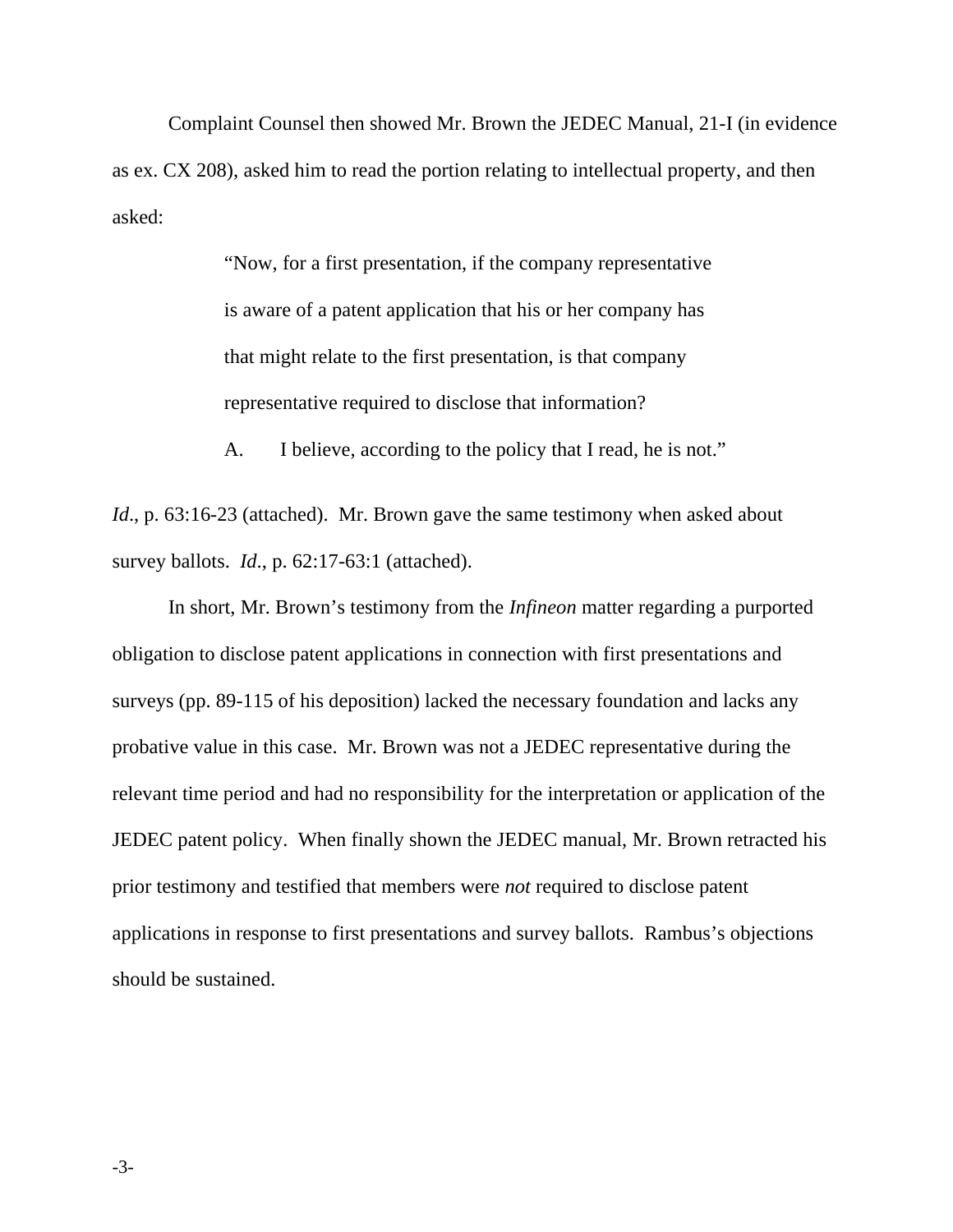$\overline{\phantom{a}}$ 

Gregory P. Stone Steven M. Perry Sean P. Gates Peter A. Detre MUNGER, TOLLES & OLSON LLP 355 South Grand Avenue, 35th Floor Los Angeles, California 90071 (213) 683-9100

A. Douglas Melamed IJay Palansky Kenneth A. Bamberger WILMER, CUTLER & PICKERING 2445 M Street, N.W. Washington, D.C. 20037 (202) 663-6000

Sean C. Cunningham John M. Guaragna Gray, Cary, Ware & Freidenrich LLP 401 "B" Street, Suite 2000 San Diego, California 92101 (619) 699-2700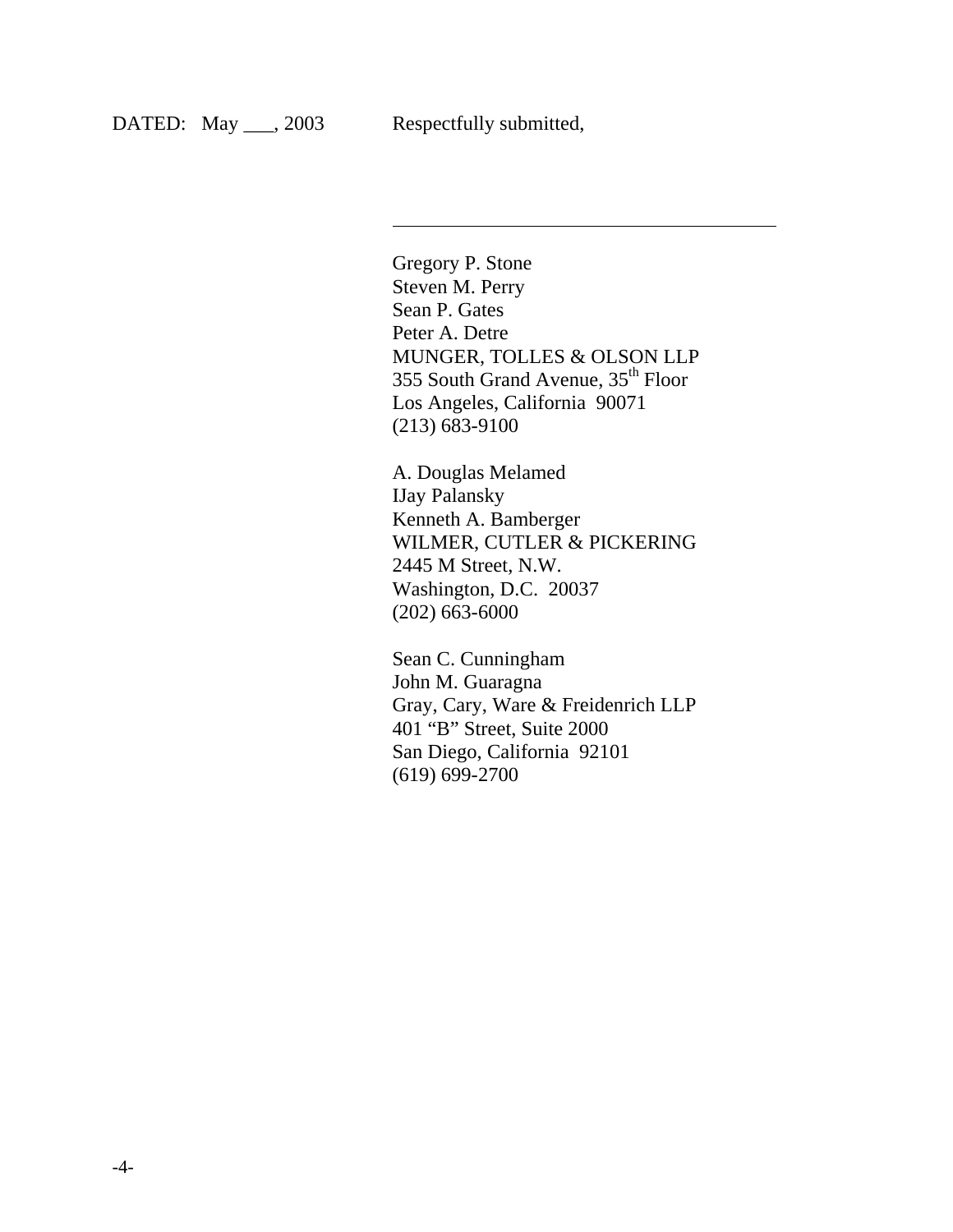#### UNITED STATES OF AMERICA BEFORE THE FEDERAL TRADE COMMISSION

| In the Matter of    |  |
|---------------------|--|
|                     |  |
| <b>RAMBUS INC.,</b> |  |
| a corporation,      |  |
|                     |  |

Docket No. 9302

### **CERTIFICATION**

I, James M. Berry, hereby certify that the electronic copy of *Respondent Rambus Inc.'s Memorandum In Support Of Certain Objections To Deposition Testimony By J. Reese Brown* accompanying this certification is a true and correct copy of the paper original and that a paper copy with an original signature is being filed with the Secretary of the Commission on May 13, 2003 by other means.

> James M. Berry May 13, 2003